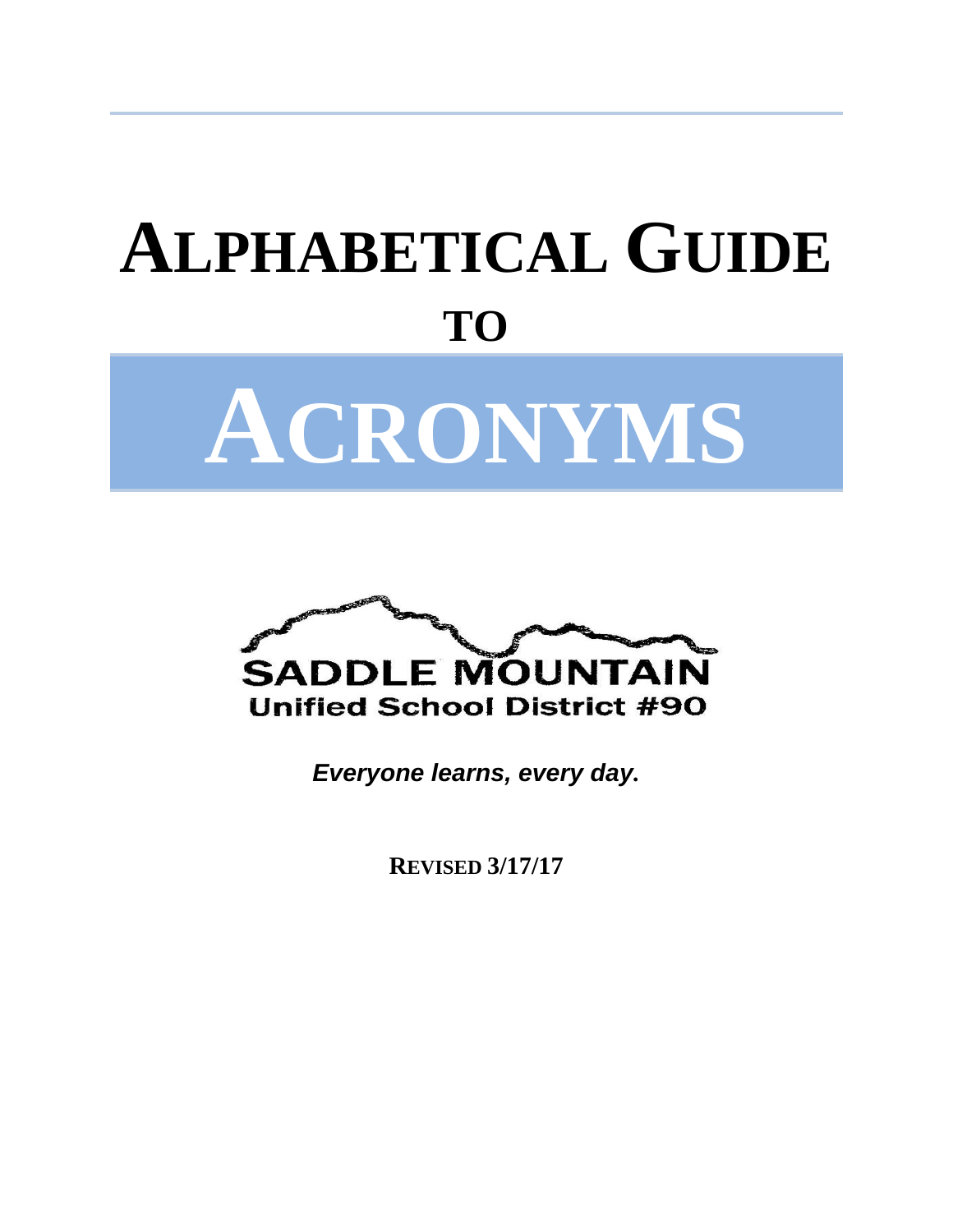**ACRONYM CONVERTER CHART (ACC)** Page 2 of 11

**Acronyms are organized alphabetically in this chart.**

| <b>ACRONYM</b> | <b>EXPLANATION</b>                                                                                          |  |
|----------------|-------------------------------------------------------------------------------------------------------------|--|
| <b>AASBO</b>   | Arizona Association of School Business Officials                                                            |  |
| AASA           | American Association of School Administrators                                                               |  |
| <b>ABEC</b>    | <b>Arizona Business Education Coalition</b>                                                                 |  |
| <b>ABOR</b>    | <b>Arizona Board of Regents</b>                                                                             |  |
| <b>ACC</b>     | <b>Acronym Converter Chart</b>                                                                              |  |
| <b>ACCRS</b>   | AZ College and Career Ready Standards (formerly Common Core)                                                |  |
| <b>ACES</b>    | <b>Austin Centers for Exceptional Students</b>                                                              |  |
| <b>ADA</b>     | Americans with Disabilities Act                                                                             |  |
| <b>ADA</b>     | Average Daily Attendance—A calculation of the mean number of<br>students enrolled who are present each day. |  |
| <b>ADD</b>     | Attention Deficit Disorder-A type of learning disability that may be                                        |  |
|                | covered by the Individuals with Disabilities Education Act (IDEA),                                          |  |
|                | depending on the causative factor.                                                                          |  |
| <b>ADE</b>     | Arizona Department of Education                                                                             |  |
| <b>ADHD</b>    | <b>Attention Deficit Hyperactivity Disorder</b>                                                             |  |
| <b>ADM</b>     | Average Daily Membership-A calculation of the mean number of                                                |  |
|                | students enrolled each day for the first 100 days in session.                                               |  |
| <b>ADL</b>     | <b>Anti-Defamation League</b>                                                                               |  |
| <b>AEA</b>     | <b>Arizona Education Association</b>                                                                        |  |
| <b>AELAS</b>   | Arizona Education, Learning and Accountability System                                                       |  |
| <b>AFR</b>     | <b>Annual Financial Report</b>                                                                              |  |
| AG             | <b>Auditor General or Attorney General</b>                                                                  |  |
| AH             | Auditorally Handicapped—special education                                                                   |  |
| <b>AHCCCS</b>  | Arizona Health Care Cost Containment System                                                                 |  |
| <b>AIA</b>     | Arizona Interscholastic Association                                                                         |  |
| <b>AIMS</b>    | Arizona's Instrument to Measure Standards                                                                   |  |
| <b>AKA</b>     | Also Known As                                                                                               |  |
| <b>ALEAT</b>   | Arizona Local Education Agency Tracker-ADE                                                                  |  |
| <b>AMO</b>     | Annual Measurable Object-NCLB                                                                               |  |
| <b>AOI</b>     | Arizona Online Instruction                                                                                  |  |
| AP             | <b>Advanced Placement</b>                                                                                   |  |
| ARRA           | American Recovery and Reinvestment Act—Federal act to stimulate                                             |  |
|                | the national economy that introduced over a billion dollars of 'one-                                        |  |
|                | time' funds into the Arizona (and K-12) budget                                                              |  |
| <b>ARS</b>     | <b>Arizona Revised Statutes</b>                                                                             |  |
| <b>ASA</b>     | Arizona School Administrators                                                                               |  |
| <b>ASAP</b>    | As Soon As Possible (practical)                                                                             |  |
| <b>ASAP</b>    | 'Arizona Student Assessment Program' Used to be the name of the                                             |  |
|                | test before AIMS                                                                                            |  |
| <b>ASBA</b>    | Arizona School Boards Association                                                                           |  |
| <b>ASBAIT</b>  | Arizona School Boards Association Insurance Trust                                                           |  |
| ASBO           | Association of School Board Officials International                                                         |  |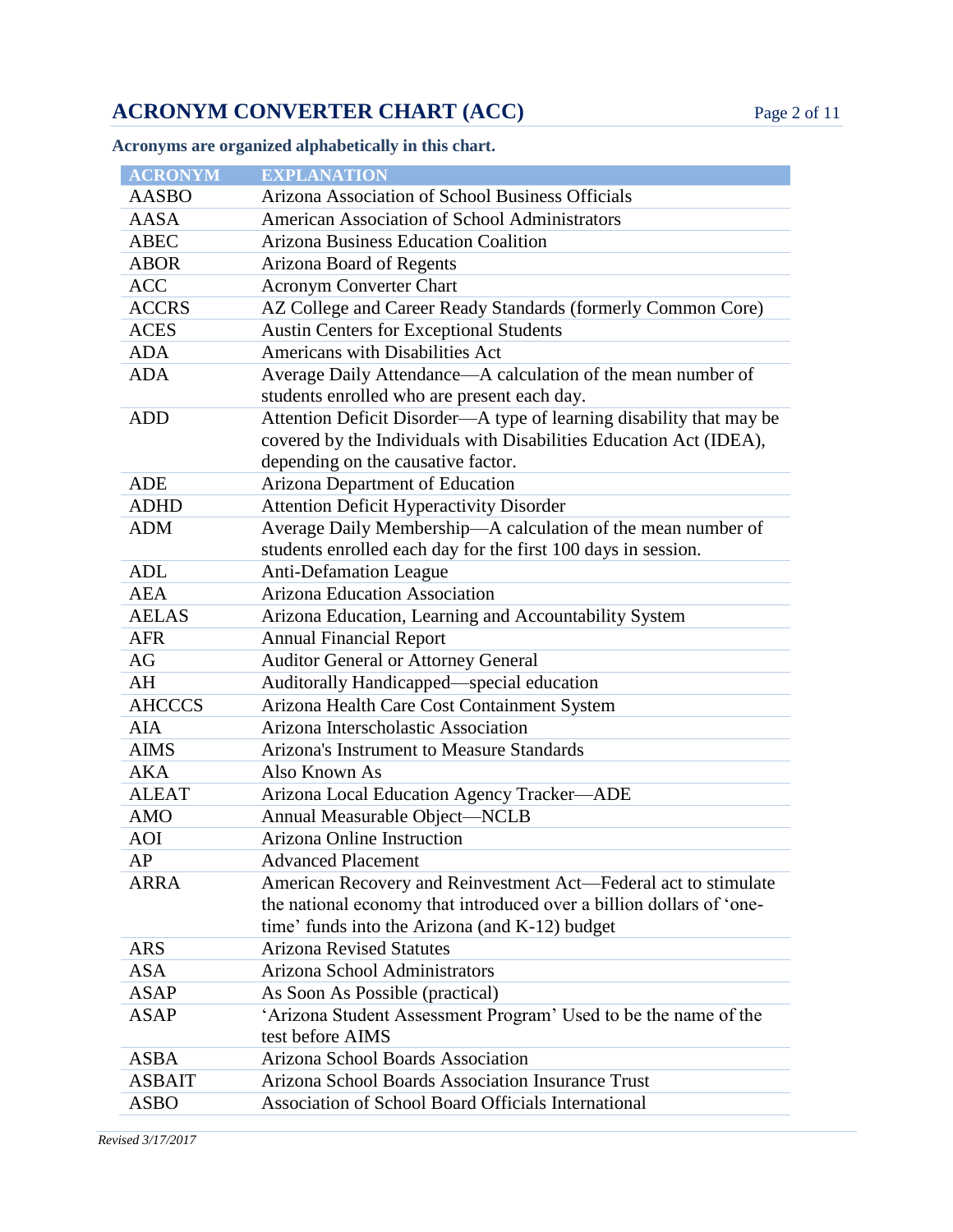#### **ACRONYM CONVERTER CHART (ACC)** Page 3 of 11

| <b>ACRONYM</b>  | <b>EXPLANATION</b>                                                   |
|-----------------|----------------------------------------------------------------------|
| <b>ASCD</b>     | Association for Supervision and Curriculum Development               |
| <b>ASD</b>      | Accommodation School District, Autism Spectrum Disorder              |
| <b>ASDB</b>     | AZ School for the Deaf & Blind                                       |
| <b>ASIP</b>     | AZ School Improvement Plan—part of AzLEARNS                          |
| <b>ASPAA</b>    | Arizona School Personnel Administrators Association                  |
| <b>ASPRA</b>    | Arizona School Public Relations Association                          |
| <b>ASRS</b>     | Arizona State Retirement System                                      |
| <b>ASU</b>      | <b>Arizona State University</b>                                      |
| <b>ASVAB</b>    | <b>Armed Services Vocational Aptitude Battery</b>                    |
| AT              | Assistive Technology—special education                               |
| <b>ATRA</b>     | Arizona Tax Research Association - Coalition funded by large         |
|                 | companies and utilities to lobby for lower taxes.                    |
| AUA(CUA)        | Allowance Use Authorization (Contingency Use)                        |
| <b>AYP</b>      | Achieving Your Potential (curriculum)                                |
| <b>AYP</b>      | Adequate Yearly Progress (part of NCLB)                              |
| <b>AzEDS</b>    | <b>Arizona Education Data Standards</b>                              |
| <b>AzLEARNS</b> | Arizona Leading Education in Arizona through the Reporting and       |
|                 | <b>Notification System</b>                                           |
| <b>AzMERIT</b>  | Arizona's Measurement of Educational Readiness to Inform             |
|                 | Teaching                                                             |
| <b>BD</b>       | Behavior Disordered—Refers to a student whose behavior makes         |
|                 | functioning in society difficult.                                    |
| <b>BHS</b>      | <b>Behavioral Health Services</b>                                    |
| <b>BIC</b>      | <b>Behavior Intervention Class</b>                                   |
| <b>BICS</b>     | <b>Basic Interpersonal Communication Skills</b>                      |
| <b>BIP</b>      | <b>Behavior Intervention Plan</b>                                    |
| <b>BMP</b>      | <b>Behavior Management Plan</b>                                      |
| <b>BRCL</b>     | <b>Base Revenue Control Limit</b>                                    |
| <b>BSL</b>      | <b>Base Support Level</b>                                            |
| CAA             | <b>Charter Additional Assistance (capital)</b>                       |
| <b>CAFR</b>     | <b>Comprehensive Annual Financial Report</b>                         |
| CAI             | <b>Computer-Assisted Instruction</b>                                 |
| <b>CALPS</b>    | Cognitive Academic Language Proficiency—formal academic              |
|                 | listening, speaking, reading, and writing about subject area content |
|                 | material.                                                            |
| <b>CCSS</b>     | Common Core State Standards (now ACCRS)                              |
| CIP             | Continuous Improvement Plan                                          |
| <b>CISD</b>     | <b>Critical Incident Stress Debriefing</b>                           |
| <b>CL</b>       | Career Ladder                                                        |
| <b>CMAR</b>     | <b>Construction Manager At Risk</b>                                  |
| <b>CORL</b>     | Capital Outlay Revenue Limit - Unweighted student count multiplied   |
|                 | by the appropriate per student amount (ADM)                          |
| <b>CPU</b>      | <b>Central Processing Unit</b>                                       |

*Revised 3/17/2017*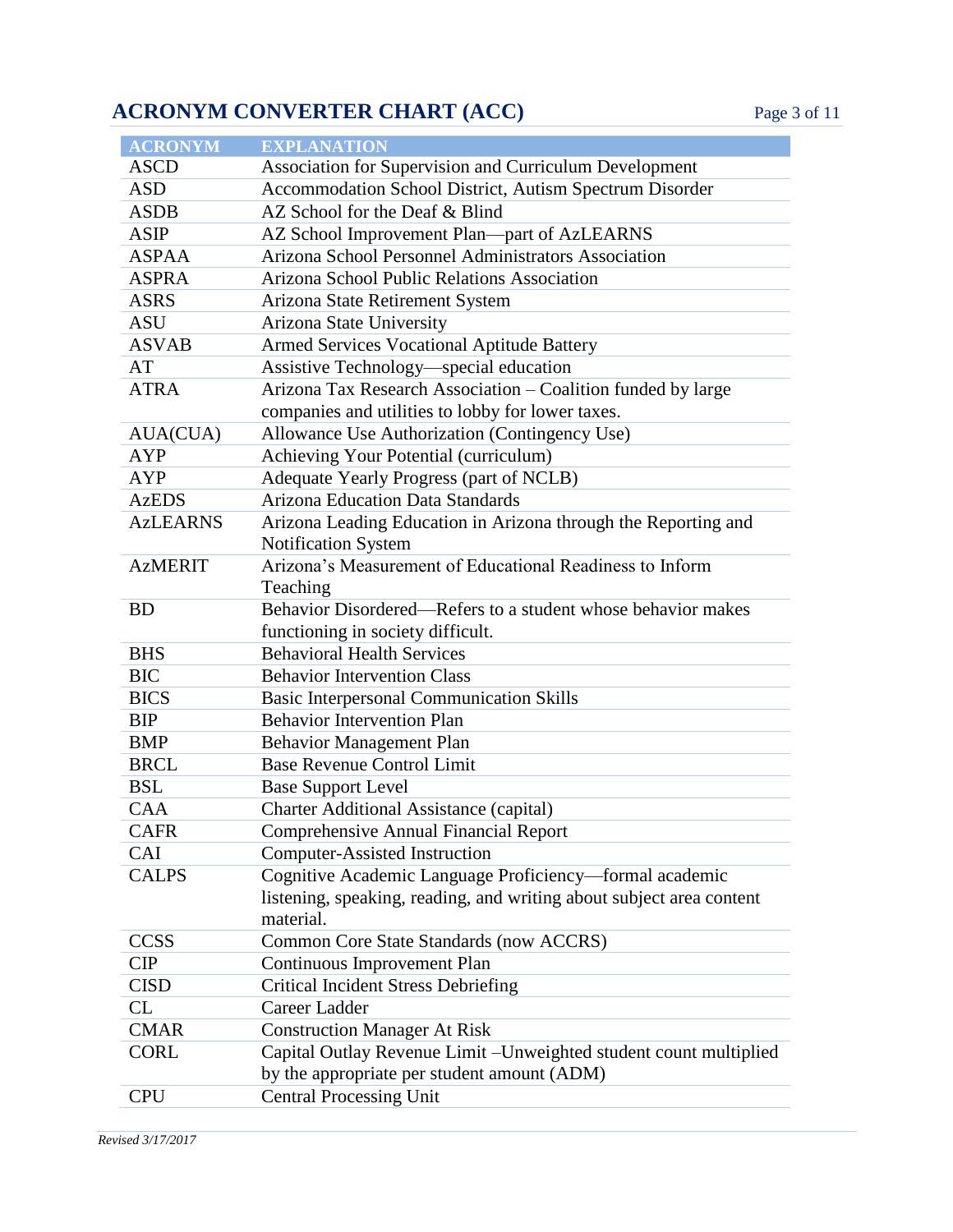### **ACRONYM CONVERTER CHART (ACC)** Page 4 of 11

| <b>ACRONYM</b>  | <b>EXPLANATION</b>                                                                    |
|-----------------|---------------------------------------------------------------------------------------|
| <b>CSF</b>      | Classroom Site Fund—commonly referred to as 301 funds                                 |
| <b>CSR</b>      | Comprehensive School Reform                                                           |
| <b>CST</b>      | Child Study Team-meets before any special education placement                         |
| <b>CTE</b>      | Career and Technical Education                                                        |
| <b>DAA</b>      | District Additional Assistance (DAA)                                                  |
| DB              | Deaf-Blind—special education                                                          |
| <b>DCS</b>      | Department of Child Safety (formerly CPS)                                             |
| <b>DELA</b>     | Department of English Language Acquisition                                            |
| <b>DES</b>      | Department of Economic Security                                                       |
| <b>DIBELS</b>   | Dynamic Indicators of Basic Early Literacy Skills: Phonemic                           |
|                 | Awareness, Alphabetic Principle, Accuracy and Fluency, Vocabulary, &<br>Comprehension |
| <b>DIP</b>      | District Improvement Plan-NCLB                                                        |
| <b>DRA</b>      | <b>Developmental Reading Assessment</b>                                               |
| <b>DRD</b>      | Dyslexia and Related Disorders-special education                                      |
| <b>DSI</b>      | Dual Sensory Impairment                                                               |
| <b>DSL</b>      | <b>District Support Level</b>                                                         |
| <b>EAHCA</b> or | Education for All Handicapped Children Act-Known since 1990 as                        |
| <b>EHA</b>      | IDEA, EAHCA defines "handicapped children" as mentally retarded,                      |
|                 | hearing impaired or deaf, speech or language impaired, visually                       |
|                 | handicapped, seriously emotionally disturbed, orthopedically                          |
|                 | impaired, other health impaired, or those with specific learning                      |
|                 | disabilities. For these reasons, the student requires special education               |
|                 | and related services.                                                                 |
| EAS             | <b>English Acquisition Services</b>                                                   |
| EC              | Early Childhood (ages 3-5)                                                            |
| <b>ECAP</b>     | <b>Education and Career Action Plans</b>                                              |
| <b>ECBG</b>     | Early Childhood Block Grant—once provided additional K-3<br>funding                   |
| ED              | Emotionally Disturbed—A behavior disorder that results in the                         |
|                 | inability of a student to control his/her emotions.                                   |
| ED (DOE or      | U.S. Department of Education                                                          |
| US DOE)         |                                                                                       |
| <b>EDK</b>      | <b>Extended Day Kindergarten</b>                                                      |
| <b>EEOC</b>     | <b>Equal Employment Opportunity Commission</b>                                        |
| <b>ELA</b>      | <b>English Language Arts</b>                                                          |
| <b>ELL</b>      | <b>English Language Learner</b>                                                       |
| <b>EMR</b>      | Educable Mentally Retarded—The highest level of retardation, with                     |
|                 | an IQ of approximately 50 to 70.                                                      |
| <b>EMS</b>      | <b>Energy Management System</b>                                                       |
| EP              | <b>Exploring Potential Teacher</b>                                                    |
| <b>ESA</b>      | Education Service Agency or Empowerment Scholarship Account                           |
| <b>ESD</b>      | <b>Elementary School District</b>                                                     |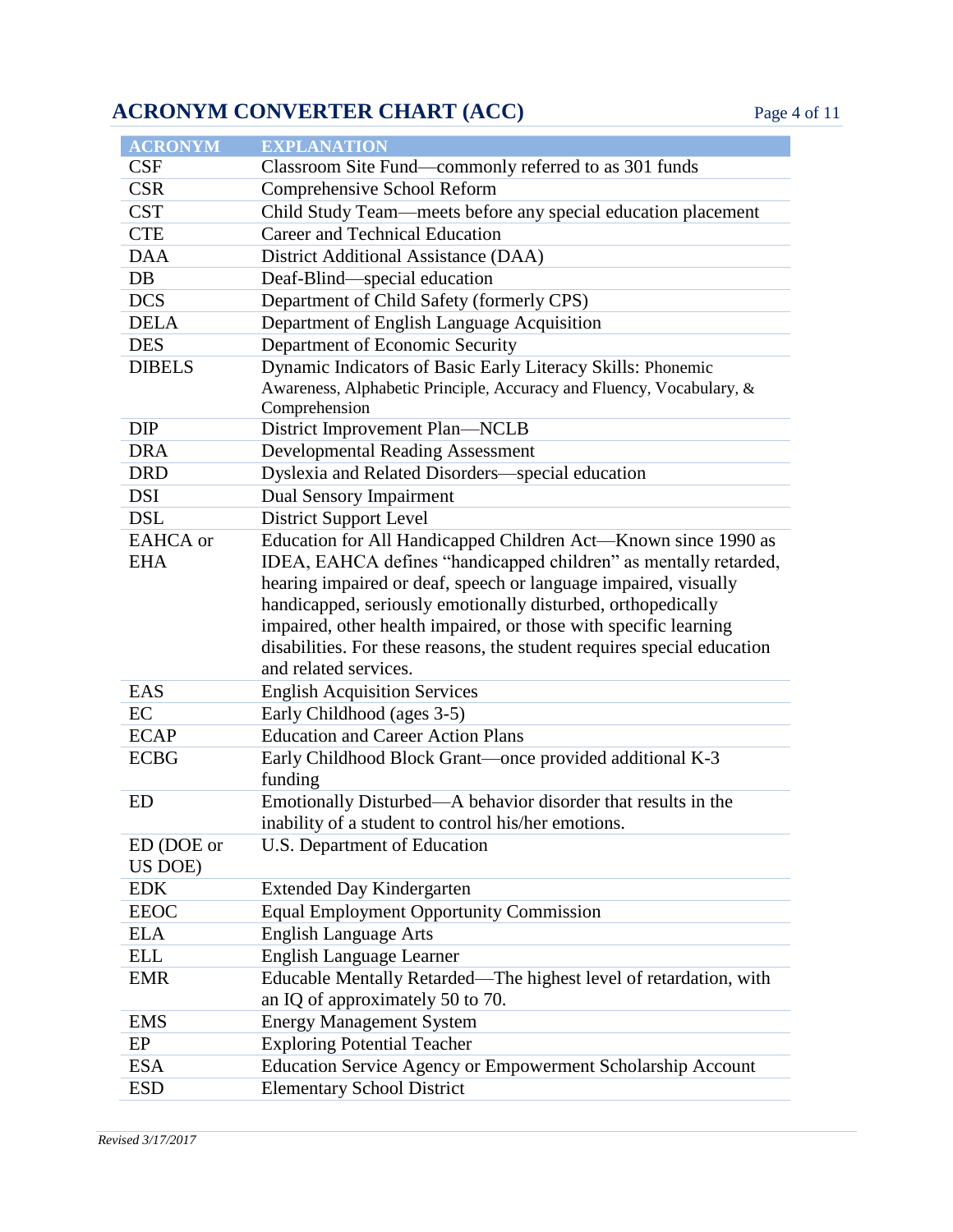# **ACRONYM CONVERTER CHART (ACC)** Page 5 of 11

| <b>ACRONYM</b> | <b>EXPLANATION</b>                                                                           |
|----------------|----------------------------------------------------------------------------------------------|
| <b>ESEA</b>    | Elementary Secondary Education Act (Currently entitled NCLB)                                 |
| <b>ESS</b>     | <b>Exceptional Student Services</b>                                                          |
| <b>ESSA</b>    | Every Student Succeeds Act (replaced NCLB)                                                   |
| <b>ESY</b>     | Extended School Year (also EYP or Extended Year Program)                                     |
| EU             | <b>Excess Utilities</b>                                                                      |
| <b>FAPE</b>    | Free Appropriate Public Education—IDEA mandates that FAPE                                    |
|                | must be available to every child, regardless of the nature or severity<br>of the disability. |
| FAQ            | <b>Frequently Asked Questions</b>                                                            |
| <b>FBA</b>     | Functional Behavioral Assessment-special education                                           |
| <b>FDK</b>     | Full Day Kindergarten                                                                        |
| <b>FEP</b>     | <b>Fluent English Proficient</b>                                                             |
| <b>FERPA</b>   | Family Educational Rights and Privacy Act - A federal statute                                |
|                | relating to confidentiality and access involving student education                           |
|                | records.                                                                                     |
| <b>FICA</b>    | <b>Federal Insurance Contributions Act</b>                                                   |
| <b>FIE</b>     | Full Individual Evaluation-An acronym that replaces CIA                                      |
|                | (Comprehensive Individual Assessment).                                                       |
| <b>FLA</b>     | Four-Letter Acronym                                                                          |
| <b>FLSA</b>    | Fair Labor Standards Act                                                                     |
| <b>FS</b>      | Food Service                                                                                 |
| <b>FTE</b>     | <b>Full-Time Equivalent</b>                                                                  |
| <b>FY</b>      | Fiscal Year/Ending Year (2016-2017 is "FY17")                                                |
| <b>GAAP</b>    | Generally Accepted Accounting Principles                                                     |
| <b>GASB</b>    | Governmental Accounting Standards Board                                                      |
| <b>GBL</b>     | <b>General Budget Limit</b>                                                                  |
| GCU            | <b>Grand Canyon University</b>                                                               |
| <b>GED</b>     | General Education Development (aka General Equivalency Diploma)                              |
| <b>GMP</b>     | <b>Guaranteed Maximum Price</b>                                                              |
| <b>GPC</b>     | <b>Grade Placement Committee</b>                                                             |
| <b>GPEMC</b>   | <b>Greater Phoenix Education Management Council</b>                                          |
| <b>HCPA</b>    | Handicapped Children's Protection Act of 1986—An amendment to                                |
|                | the EAHCA (now IDEA), this law provides for reimbursement of                                 |
|                | costs to parents successful in court cases against educational entities.                     |
| <b>HDHP</b>    | High Deductable Health Plan                                                                  |
| HI             | Hearing Impaired                                                                             |
| <b>HILT</b>    | High-Intensity Language Training                                                             |
| <b>HIPPA</b>   | Health Information Privacy Protection Act                                                    |
| <b>HISEP</b>   | <b>High Intensity Summer English Program</b>                                                 |
| <b>HOSA</b>    | Health Occupation Students of America                                                        |
| <b>HOSTS</b>   | Helping One Student to Succeed                                                               |
| <b>HOTS</b>    | Higher-Order Thinking Skills                                                                 |
| HQ             | <b>Highly Qualified or High Quality</b>                                                      |

*Revised 3/17/2017*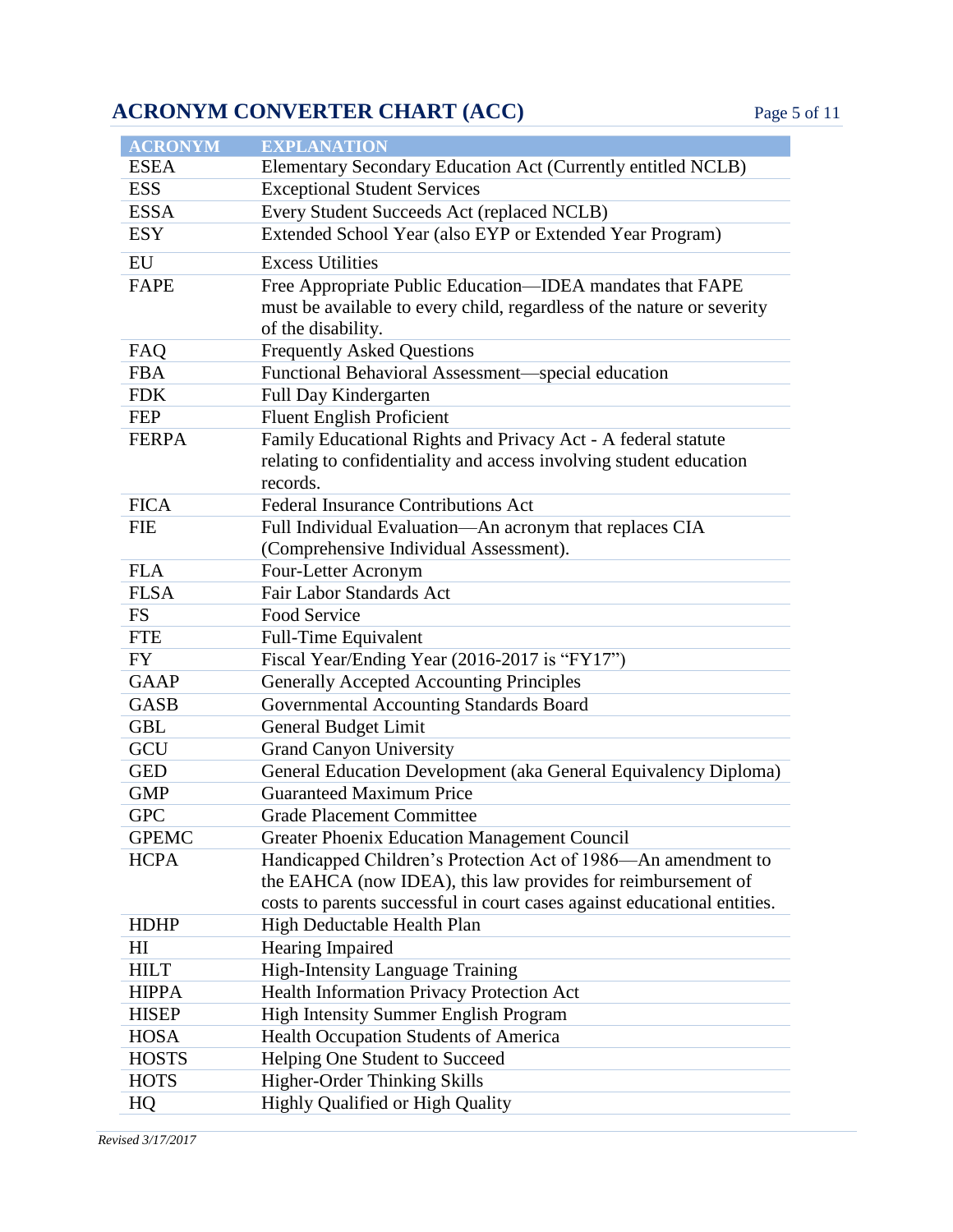# **ACRONYM CONVERTER CHART (ACC)** Page 6 of 11

| <b>ACRONYM</b> | <b>EXPLANATION</b>                                                                                                                                                 |
|----------------|--------------------------------------------------------------------------------------------------------------------------------------------------------------------|
| <b>HSA</b>     | <b>Health Savings Account</b>                                                                                                                                      |
| <b>IASA</b>    | Improving America's Schools Act (ESEA before NCLB)                                                                                                                 |
| IB             | <b>International Baccalaureate</b>                                                                                                                                 |
| <b>IBN</b>     | <b>Interest-Based Negotiations</b>                                                                                                                                 |
| <b>IDEA</b>    | Individuals with Disabilities Education Act—The federal law                                                                                                        |
|                | governing special education.                                                                                                                                       |
| <b>IEP</b>     | Individualized Educational Plan-plan for the education of a student<br>with disabilities. The IEP is collaboratively developed by school<br>personnel and parents. |
| <b>IFB</b>     | <b>Invitation For Bids</b>                                                                                                                                         |
| <b>IGA</b>     | <b>Inter-Governmental Agreement</b>                                                                                                                                |
| IIF            | <b>Instructional Improvement Fund</b>                                                                                                                              |
| <b>ILLP</b>    | Individual Language Learning Plan-for language education                                                                                                           |
| ILP            | Individual Learning Plan—for disability that is not special education                                                                                              |
| <b>IRS</b>     | <b>Internal Revenue Service</b>                                                                                                                                    |
| <b>ISF</b>     | Initial Sounds Fluency -DIBELS measures of Phonological                                                                                                            |
|                | Awareness assesses a child's skill at identifying and producing the                                                                                                |
|                | initial sound of a given word.                                                                                                                                     |
| <b>JCCR</b>    | Joint Committee on Capital Review                                                                                                                                  |
| <b>JLAC</b>    | Joint Legislative Audit Committee                                                                                                                                  |
| <b>JLBC</b>    | Joint Legislative Budget Committee                                                                                                                                 |
| <b>JSA</b>     | Junior State of America                                                                                                                                            |
| <b>JTED</b>    | <b>Joint Technical Education District</b>                                                                                                                          |
| LD             | Learning Disabled—A processing disorder in the psychological                                                                                                       |
|                | processes in language that affects the ability to listen, think, speak,                                                                                            |
|                | read, write, spell, or do math.                                                                                                                                    |
| <b>LEA</b>     | <b>Local Educational Agency</b>                                                                                                                                    |
| <b>LEP</b>     | <b>Limited English Proficient</b>                                                                                                                                  |
| <b>LLD</b>     | Language-Learning Disabilities                                                                                                                                     |
| <b>LMS</b>     | <b>Learning Management System</b>                                                                                                                                  |
| <b>LOL</b>     | Laugh Out Loud                                                                                                                                                     |
| <b>LPAC</b>    | <b>Language Proficiency Assessment Committee</b>                                                                                                                   |
| <b>LRE</b>     | Least-Restrictive Environment—Sometimes known as                                                                                                                   |
|                | mainstreaming, this refers to the concept of placing a child with                                                                                                  |
|                | disabilities in an environment that exposes them to children without                                                                                               |
|                | disabilities to the maximum extent appropriate. An LRE placement                                                                                                   |
|                | must enable a child to interact with his or her nondisabled peers as                                                                                               |
|                | much as is appropriate in relation to the nature and severity of the                                                                                               |
|                | disability.                                                                                                                                                        |
| M&O            | Maintenance and Operations                                                                                                                                         |
| <b>MAP</b>     | <b>Measurement of Academic Progress</b>                                                                                                                            |
| <b>MASH</b>    | Multiple Avenues for Successful Healthcare                                                                                                                         |
| <b>MBI</b>     | Minimally Brain Injured—special education                                                                                                                          |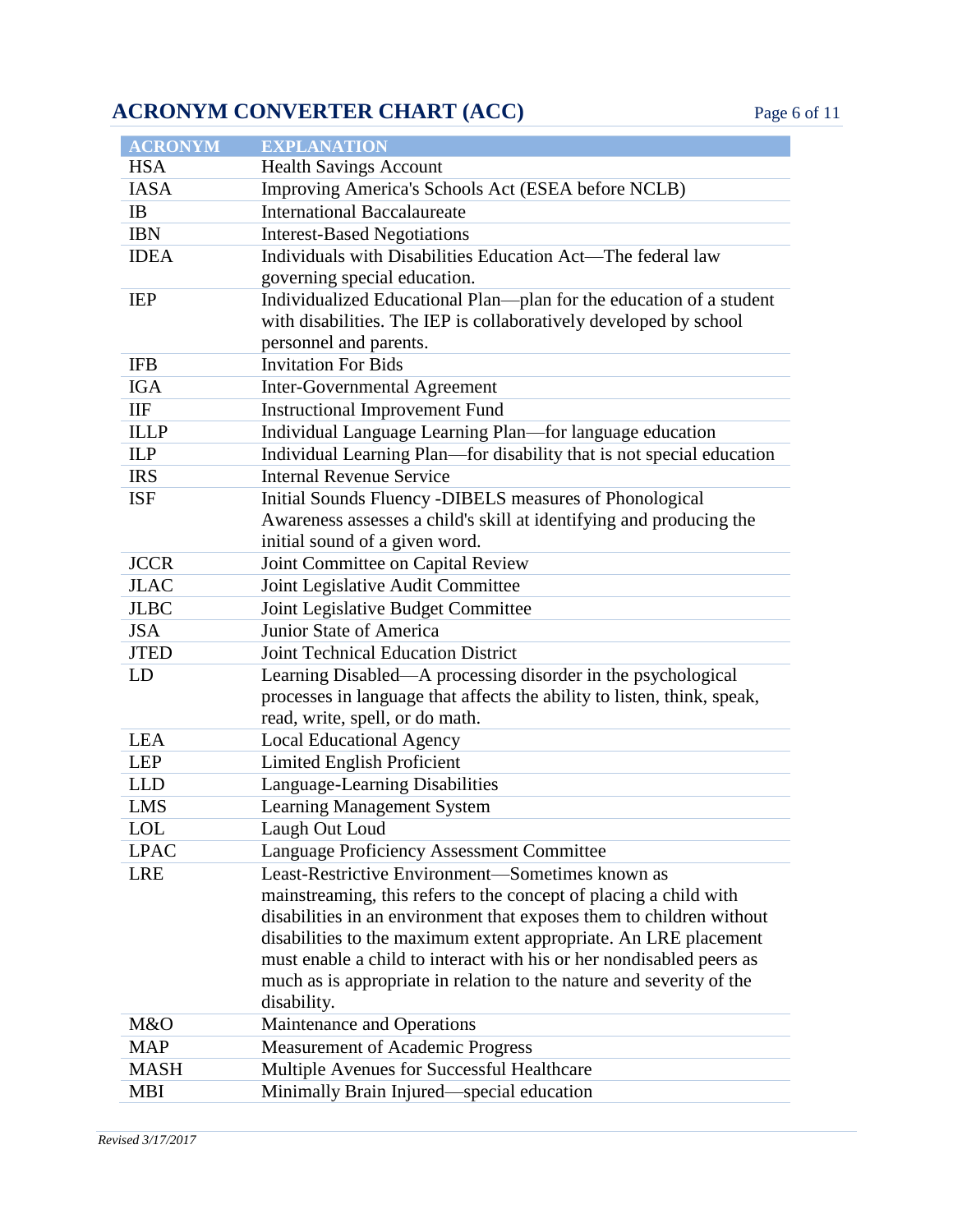#### **ACRONYM CONVERTER CHART (ACC)** Page 7 of 11

| <b>ACRONYM</b> | <b>EXPLANATION</b>                                                                                                               |
|----------------|----------------------------------------------------------------------------------------------------------------------------------|
| <b>MCESA</b>   | Maricopa County Education Service Agency                                                                                         |
| MD             | Multi-Disability                                                                                                                 |
| <b>MET</b>     | Multidisciplinary Evaluation Team                                                                                                |
| MH             | Multiple Handicap or Multiply Handicapped—special education                                                                      |
| <b>MID</b>     | Mild Intellectual Disability                                                                                                     |
| <b>MIMR</b>    | Mildly Mentally Retarded-special education                                                                                       |
| <b>MOE</b>     | Maintenance of Effort - Refers to funding effort toward a particular<br>program not being reduced or supplanted with other funds |
| <b>MOID</b>    | Moderate Intellectual Disability                                                                                                 |
| <b>MOMR</b>    | Moderately Mentally Retarded—special education                                                                                   |
| <b>MOU</b>     | Memorandum of Understanding – May accompany a grant of funds,                                                                    |
|                | that the money will be used as intended                                                                                          |
| <b>MR</b>      | Mentally Retarded—special education                                                                                              |
| N&D            | Neglected and Delinquent                                                                                                         |
| <b>NAESP</b>   | National Association of Elementary School Principals                                                                             |
| <b>NASSP</b>   | National Association of Secondary School Principals                                                                              |
| <b>NAU</b>     | Northern Arizona University                                                                                                      |
| <b>NCELA</b>   | National Clearinghouse for English Language Acquisition                                                                          |
| <b>NCLB</b>    | No Child Left Behind                                                                                                             |
| <b>NEA</b>     | <b>National Education Association</b>                                                                                            |
| <b>NHS</b>     | <b>National Honor Society</b>                                                                                                    |
| <b>NJHS</b>    | National Junior Honor Society                                                                                                    |
| <b>NLCHP</b>   | National Law Center on Homelessness & Poverty                                                                                    |
| <b>NSBA</b>    | National School Boards Association                                                                                               |
| <b>NSDC</b>    | <b>National Staff Development Council</b>                                                                                        |
| <b>NWF</b>     | Nonsense Word Fluency DIBELS measure of Alphabetic Principle                                                                     |
|                | and Phonics assesses a child's knowledge of letter-sound                                                                         |
|                | correspondences as well their ability to blend letters together to form                                                          |
|                | unfamiliar "nonsense" (e.g., ut, fik, lig, etc.) words.                                                                          |
| <b>OCR</b>     | Office for Civil Rights                                                                                                          |
| ODD            | <b>Oppositional Defiant Disorder</b>                                                                                             |
| <b>OELA</b>    | Office of English Language Acquisition                                                                                           |
| <b>OH</b>      | Orthopedically Handicapped—special education                                                                                     |
| OHI            | Other Health Impaired—A designation for children with limited                                                                    |
|                | strength, vitality, or alertness due to chronic or acute health problems                                                         |
|                | such as a heart condition, tuberculosis, rheumatic fever, hemophilia,                                                            |
|                | epilepsy, lead poisoning, leukemia, or diabetes which adversely                                                                  |
|                | affect a child's educational performance.                                                                                        |
| <b>OI</b>      | Orthopedic Impairment                                                                                                            |
| <b>OMB</b>     | Office of Management and Budget                                                                                                  |
| OMG            | Oh My Goodness                                                                                                                   |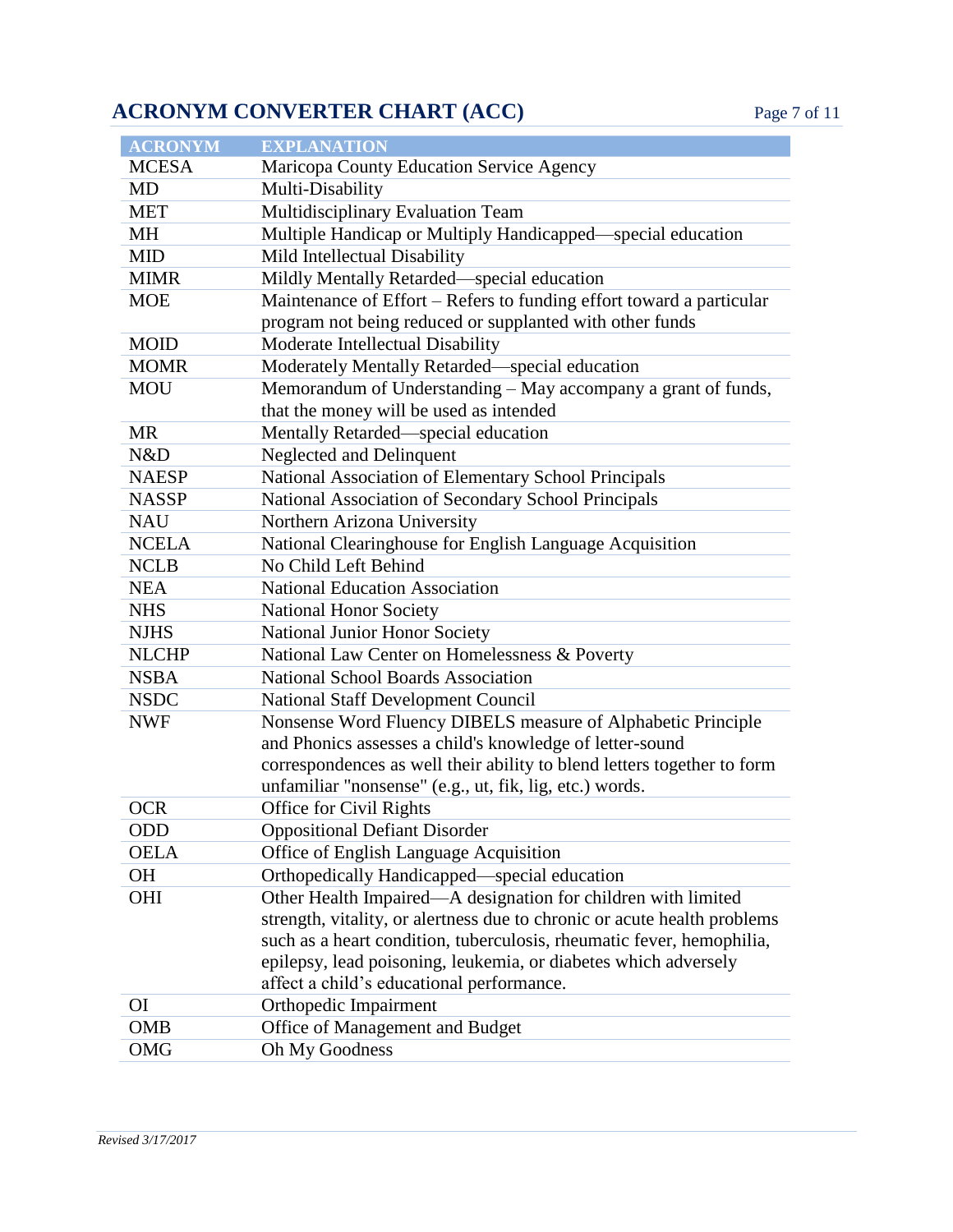# **ACRONYM CONVERTER CHART (ACC)** Page 8 of 11

| <b>ACRONYM</b> | <b>EXPLANATION</b>                                                                            |
|----------------|-----------------------------------------------------------------------------------------------|
| <b>ORF</b>     | Oral Reading Fluency – DIBELS measure of Alphabetic Principle                                 |
|                | and Phonics accuracy (95%); Accuracy and Fluency with Connected                               |
|                | Text assesses a child's skill at reading connected text in grade-level                        |
|                | materials; and Comprehension assesses a child's understanding of                              |
|                | verbally read connected text.                                                                 |
| <b>OSEP</b>    | Office of Special Education Programs-The federal agency with the                              |
|                | responsibility for implementing IDEA.                                                         |
| <b>OSPB</b>    | (Governor's) Office of Strategic Planning and Budget                                          |
| <b>OT</b>      | <b>Occupational Therapy</b>                                                                   |
| <b>PAC</b>     | Parent Advisory Committee or Political Action Committee                                       |
| <b>PARCC</b>   | Partnership for the Assessment of Readiness for College and Careers                           |
|                | Consortium                                                                                    |
| PBI            | Permanent Benefit Increase ('cost of living' - state retirement                               |
|                | system)                                                                                       |
| <b>PDK</b>     | Phi Delta Kappa                                                                               |
| PE             | <b>Physical Education</b>                                                                     |
| <b>PFP</b>     | Pay for Performance                                                                           |
| <b>PHLOTE</b>  | Primary Home Language Other than English                                                      |
| PL 94-142      | Public Law 94-142, the original public law number for the EAHCA                               |
|                | (now known as IDEA). This is the landmark legislation passed by                               |
|                | Congress in 1975 guaranteeing every child with a disability a free,                           |
|                | appropriate public education. The term, P.L. 94-142, continues to be                          |
|                | frequently referenced in educational circles.                                                 |
| <b>PLC</b>     | Professional Learning Community                                                               |
| <b>PPCD</b>    | Preschool Program for Children with Disabilities                                              |
| <b>PSF</b>     | Phonemic Segmentation Fluency DIBELS measures of Phonological                                 |
|                | Awareness assesses a child's skill at producing the individual sounds                         |
|                | within a given word.                                                                          |
| PT             | Physical Therapy—special education                                                            |
| <b>PTA</b>     | <b>Parent Teacher Association</b>                                                             |
| <b>PTO</b>     | <b>Parent Teacher Organization</b>                                                            |
| QTL            | <b>Qualifying Tax Levy</b>                                                                    |
| <b>QTR</b>     | <b>Qualified Tax Rate</b>                                                                     |
| <b>RCL</b>     | <b>Revenue Control Limit</b>                                                                  |
| <b>REAP</b>    | <b>Rural Education Achievement Program</b>                                                    |
| <b>RFES</b>    | Ruth Fisher Elementary School                                                                 |
| <b>RFGA</b>    | <b>Request for Grant Application</b>                                                          |
| <b>RFP</b>     | <b>Request for Proposals</b>                                                                  |
| <b>RFO</b>     | <b>Request for Quotations</b>                                                                 |
| <b>RTC</b>     |                                                                                               |
| <b>RTF</b>     |                                                                                               |
|                | understanding of verbally read connected text.                                                |
| <b>RTI</b>     | Response to Intervention-accommodations in regular education                                  |
|                | <b>Regional Training Center</b><br>Retell Fluency-Measure of Comprehension assesses a child's |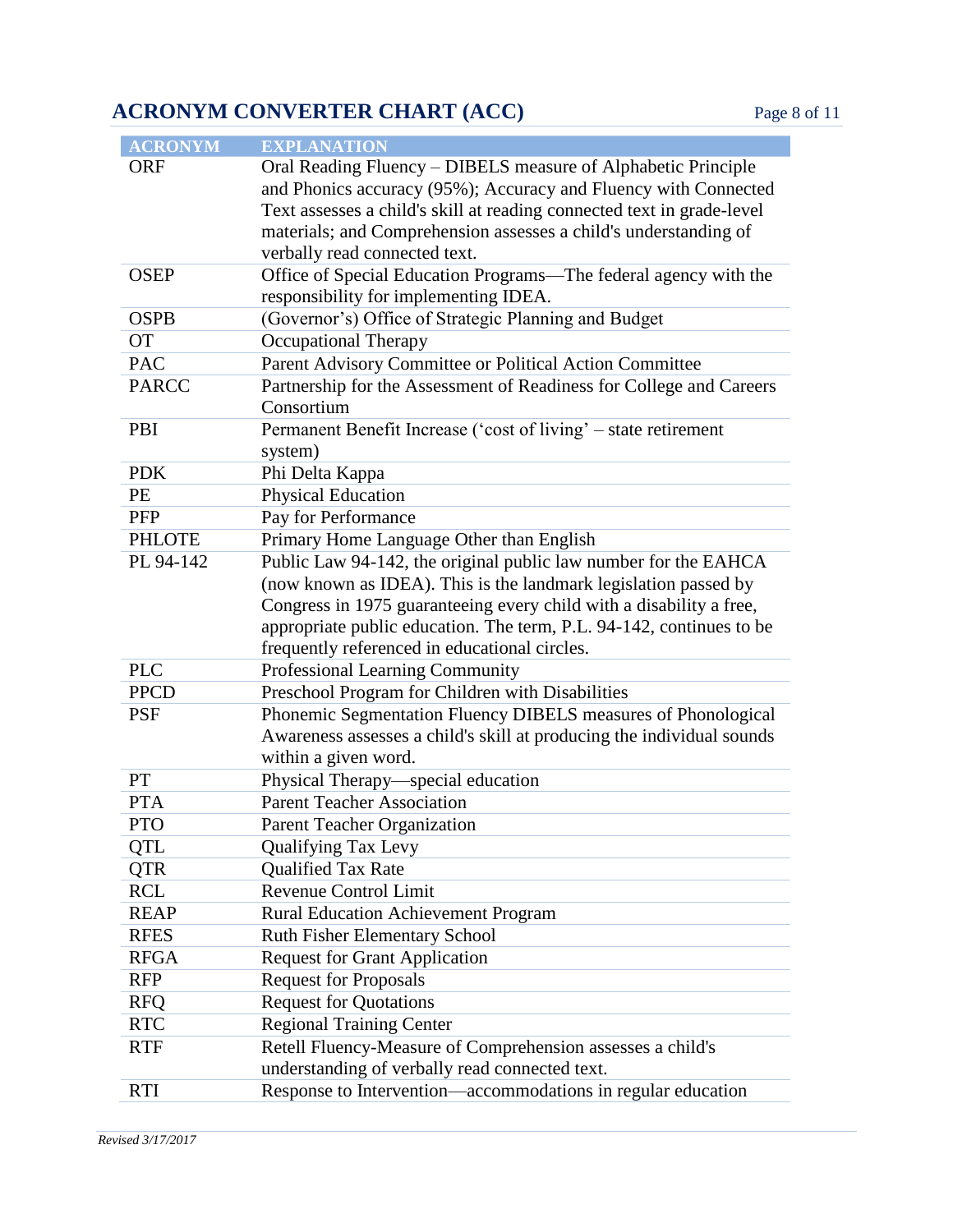#### **ACRONYM CONVERTER CHART (ACC)** Page 9 of 11

**ACRONYM EXPLANATION**

| the control of the control of the                                                                                                                                                                                             |                                                                                                                  |  |
|-------------------------------------------------------------------------------------------------------------------------------------------------------------------------------------------------------------------------------|------------------------------------------------------------------------------------------------------------------|--|
|                                                                                                                                                                                                                               |                                                                                                                  |  |
|                                                                                                                                                                                                                               |                                                                                                                  |  |
|                                                                                                                                                                                                                               |                                                                                                                  |  |
|                                                                                                                                                                                                                               |                                                                                                                  |  |
| <u> 1989 - Johann Stein, marwolaethau a bhann an t-</u>                                                                                                                                                                       |                                                                                                                  |  |
|                                                                                                                                                                                                                               |                                                                                                                  |  |
|                                                                                                                                                                                                                               |                                                                                                                  |  |
|                                                                                                                                                                                                                               |                                                                                                                  |  |
|                                                                                                                                                                                                                               |                                                                                                                  |  |
|                                                                                                                                                                                                                               |                                                                                                                  |  |
|                                                                                                                                                                                                                               |                                                                                                                  |  |
|                                                                                                                                                                                                                               |                                                                                                                  |  |
|                                                                                                                                                                                                                               | and the control of the control of the control of the control of the control of the control of the control of the |  |
|                                                                                                                                                                                                                               |                                                                                                                  |  |
|                                                                                                                                                                                                                               |                                                                                                                  |  |
|                                                                                                                                                                                                                               |                                                                                                                  |  |
|                                                                                                                                                                                                                               |                                                                                                                  |  |
|                                                                                                                                                                                                                               |                                                                                                                  |  |
|                                                                                                                                                                                                                               |                                                                                                                  |  |
|                                                                                                                                                                                                                               | and the control of the control of the control of the control of the control of the control of the control of the |  |
|                                                                                                                                                                                                                               |                                                                                                                  |  |
|                                                                                                                                                                                                                               |                                                                                                                  |  |
|                                                                                                                                                                                                                               |                                                                                                                  |  |
|                                                                                                                                                                                                                               |                                                                                                                  |  |
|                                                                                                                                                                                                                               |                                                                                                                  |  |
| the contract of the contract of the contract of the contract of the contract of the contract of                                                                                                                               |                                                                                                                  |  |
|                                                                                                                                                                                                                               |                                                                                                                  |  |
|                                                                                                                                                                                                                               |                                                                                                                  |  |
|                                                                                                                                                                                                                               |                                                                                                                  |  |
|                                                                                                                                                                                                                               |                                                                                                                  |  |
|                                                                                                                                                                                                                               |                                                                                                                  |  |
|                                                                                                                                                                                                                               |                                                                                                                  |  |
|                                                                                                                                                                                                                               | the contract of the contract of the contract of the contract of the contract of the contract of                  |  |
|                                                                                                                                                                                                                               |                                                                                                                  |  |
|                                                                                                                                                                                                                               |                                                                                                                  |  |
|                                                                                                                                                                                                                               |                                                                                                                  |  |
|                                                                                                                                                                                                                               |                                                                                                                  |  |
|                                                                                                                                                                                                                               |                                                                                                                  |  |
| and the control of the control of the control of the control of the control of the control of the control of the                                                                                                              |                                                                                                                  |  |
|                                                                                                                                                                                                                               |                                                                                                                  |  |
|                                                                                                                                                                                                                               |                                                                                                                  |  |
|                                                                                                                                                                                                                               |                                                                                                                  |  |
|                                                                                                                                                                                                                               |                                                                                                                  |  |
|                                                                                                                                                                                                                               |                                                                                                                  |  |
|                                                                                                                                                                                                                               |                                                                                                                  |  |
|                                                                                                                                                                                                                               |                                                                                                                  |  |
|                                                                                                                                                                                                                               |                                                                                                                  |  |
|                                                                                                                                                                                                                               |                                                                                                                  |  |
|                                                                                                                                                                                                                               |                                                                                                                  |  |
|                                                                                                                                                                                                                               |                                                                                                                  |  |
|                                                                                                                                                                                                                               |                                                                                                                  |  |
|                                                                                                                                                                                                                               |                                                                                                                  |  |
| the control of the control of the control of the control of the control of the control of the control of the control of the control of the control of the control of the control of the control of the control of the control |                                                                                                                  |  |
|                                                                                                                                                                                                                               |                                                                                                                  |  |
|                                                                                                                                                                                                                               |                                                                                                                  |  |
|                                                                                                                                                                                                                               |                                                                                                                  |  |

| <b>SAC</b>            | <b>Superintendents Advisory Committee</b>                               |
|-----------------------|-------------------------------------------------------------------------|
| <b>SAIS</b>           | <b>Student Accountability Information System</b>                        |
| <b>SAT 10</b>         | Stanford Achievement Test $-10^{th}$ version                            |
| <b>SBDM</b>           | Site-Based Decision-Making                                              |
| <b>SBE</b>            | <b>State Board of Education</b>                                         |
| <b>SBR</b>            | <b>Scientifically Based Research</b>                                    |
| SC                    | Self Contained—special education                                        |
| <b>SCA</b>            | <b>Soft Capital Allocation</b>                                          |
| <b>SDER</b>           | School District Employee Report                                         |
| <b>SEA</b>            | <b>State Education Agency</b>                                           |
| Section 504           | The portion of the Rehabilitation Act of 1973 that provides that        |
|                       | recipients of federal financial assistance may not discriminate on the  |
|                       | basis of disability. Students with minimal disabilities or disabilities |
|                       | that do not qualify under IDEA receive protection under Section 504.    |
| <b>SEI</b>            | <b>Structured English Immersion</b>                                     |
| <b>SES</b>            | Socio Economic Status                                                   |
| <b>SES</b>            | Supplemental Educational Services-Title 1                               |
| <b>SFB</b>            | Arizona School Facilities Board                                         |
| SH (or SI)            | Speech Handicapped (or Speech Impaired)                                 |
| <b>SI</b>             | School Improvement-Title 1                                              |
| <b>SIP</b>            | School Improvement Plan or ASIP (Arizona SIP)                           |
| <b>SIS</b>            | <b>Student Information System</b>                                       |
| <b>SLD</b>            | Specific Learning Disability-special education                          |
| <b>SLI</b>            | Speech/Language Impairment                                              |
| <b>SLIC</b>           | School Legislative Issues Committee (Maricopa Cty)                      |
| <b>SLP</b>            | Speech Language Pathologist                                             |
| <b>SMUSD</b>          | Saddle Mountain Unified School District                                 |
| <b>SPED</b>           | <b>Special Education</b>                                                |
| <b>SPI</b>            | Superintendent of Public Instruction                                    |
| <b>SSA</b>            | Social Security Administration                                          |
| <b>SSDI</b>           | Social Security Disability Insurance                                    |
| SSI                   | <b>Supplemental Security Income</b>                                     |
| <b>SSIS</b>           | <b>Statewide Student Information System</b>                             |
| <b>SST</b>            | Student Success Team  Study Team  Support Team                          |
| <b>STEM</b>           | Science, Technology, Engineering and Math                               |
| <b>Students FIRST</b> | Students Fair and Immediate Resources for Students Today                |
| <b>STW</b>            | School to Work                                                          |
| SWP                   | School Wide Program-Title 1                                             |
| T4S                   | Teach 4 Success (instructional protocol through WestEd)                 |
| <b>TANS</b>           | <b>Tax Anticipation Notes</b>                                           |
| <b>TAP</b>            | <b>Teacher Advancement Program</b>                                      |
| <b>TAS</b>            | Targeted Assisted School-Title 1                                        |
| TBI                   | Traumatic Brain Injured—special education                               |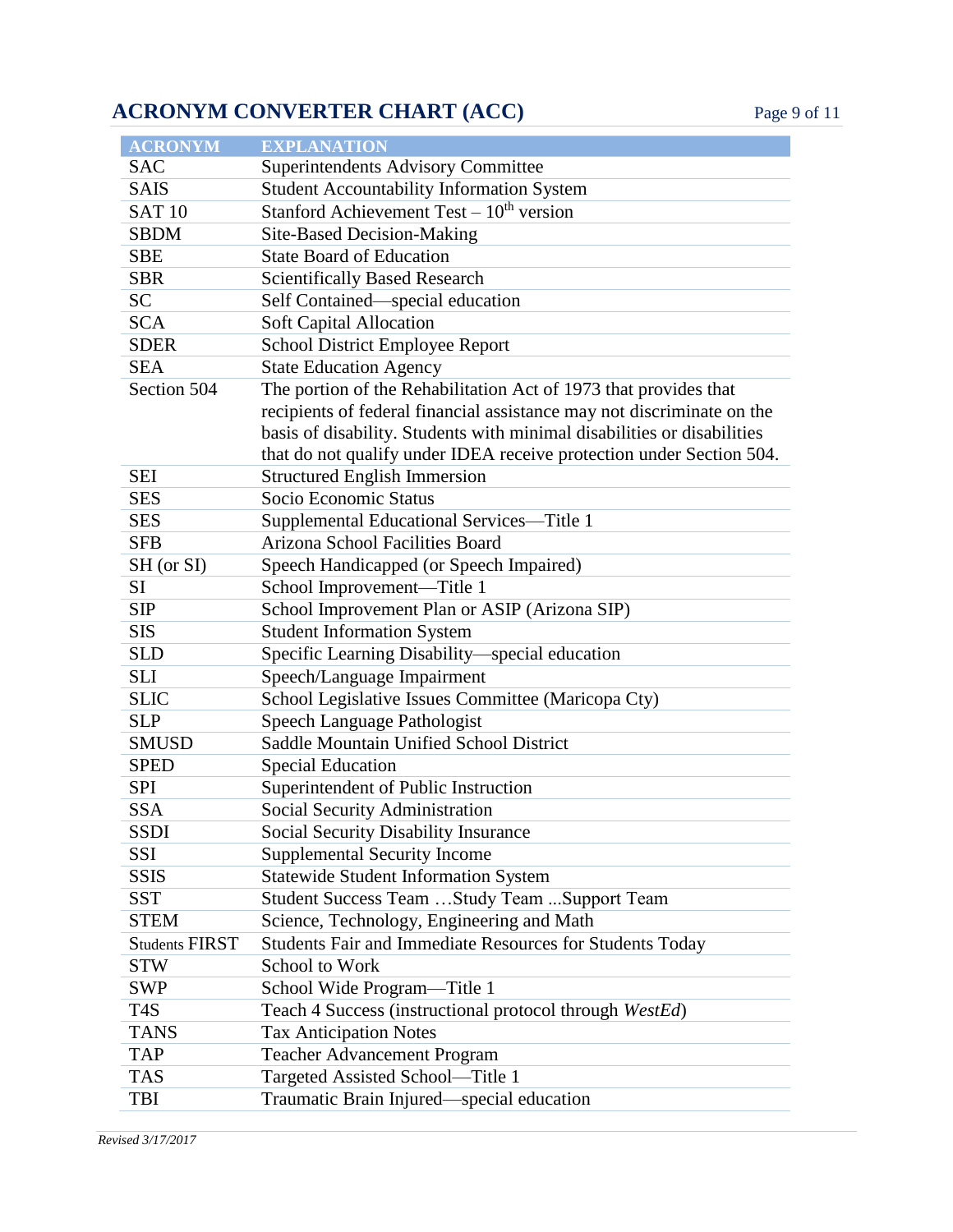### **ACRONYM CONVERTER CHART (ACC)** Page 10 of 11

| <b>ACRONYM</b>  | <b>EXPLANATION</b>                                                    |
|-----------------|-----------------------------------------------------------------------|
| <b>TCAP</b>     | Temporary Classroom Assignment Permit                                 |
| TDD/TTY         | Telecommunications Device for the Deaf—special education              |
| <b>TEI</b>      | Teacher Experience Index                                              |
| <b>TES</b>      | <b>Tartesso Elementary School</b>                                     |
| TIF             | <b>Teacher Incentive Fund</b>                                         |
| <b>TLA</b>      | Three-Letter Acronym                                                  |
| <b>TMR</b>      | Trainable Mentally Retarded—Often refers to individuals with an IQ    |
|                 | between 25 and 50.                                                    |
| <b>TNT</b>      | <b>Truth In Taxation</b>                                              |
| <b>TOSA/TOA</b> | Teacher on Special Assignment/Teacher on Assignment                   |
| <b>TQI</b>      | <b>Teacher Quality Index</b>                                          |
| <b>TQP</b>      | <b>Teacher Quality Partnership</b>                                    |
| <b>TRCL</b>     | <b>Transportation Revenue Control Limit</b>                           |
| <b>TSL</b>      | <b>Transportation Support Level</b>                                   |
| <b>TVHS</b>     | Tonopah Valley High School                                            |
| <b>UA</b>       | University of Arizona                                                 |
| <b>UHSD</b>     | <b>Union High School District</b>                                     |
| <b>USD</b>      | <b>Unified School District</b>                                        |
| <b>USDOE</b>    | United States Department of Education                                 |
| <b>USFR</b>     | <b>Uniform System of Financial Records</b>                            |
| VH (or VI)      | Visually Handicapped (or Visually Impaired)                           |
| <b>VICA</b>     | <b>Vocational Industrial Clubs of America</b>                         |
| <b>VR</b>       | <b>Vocational Rehabilitation</b>                                      |
| <b>VSEBT</b>    | Valley Schools Employee Benefit Trust                                 |
| <b>VSLG</b>     | Valley Schools Legislative Group                                      |
| <b>VSMG</b>     | <b>Valley Schools Management Group</b>                                |
| <b>WCRSC</b>    | <b>West Central Region Service Center</b>                             |
| West-MEC        | <b>Western Maricopa Education Center</b>                              |
| <b>WICP</b>     | Written Individualized Compensatory Plan-exited ELLs assistance       |
| <b>WUF</b>      | Word Use Fluency -DIBELS measure of Vocabulary and Oral               |
|                 | Language assesses a child's ability to accurately use a provided word |
|                 | in the context of a sentence.                                         |
| <b>WWES</b>     | <b>Winters Well Elementary School</b>                                 |